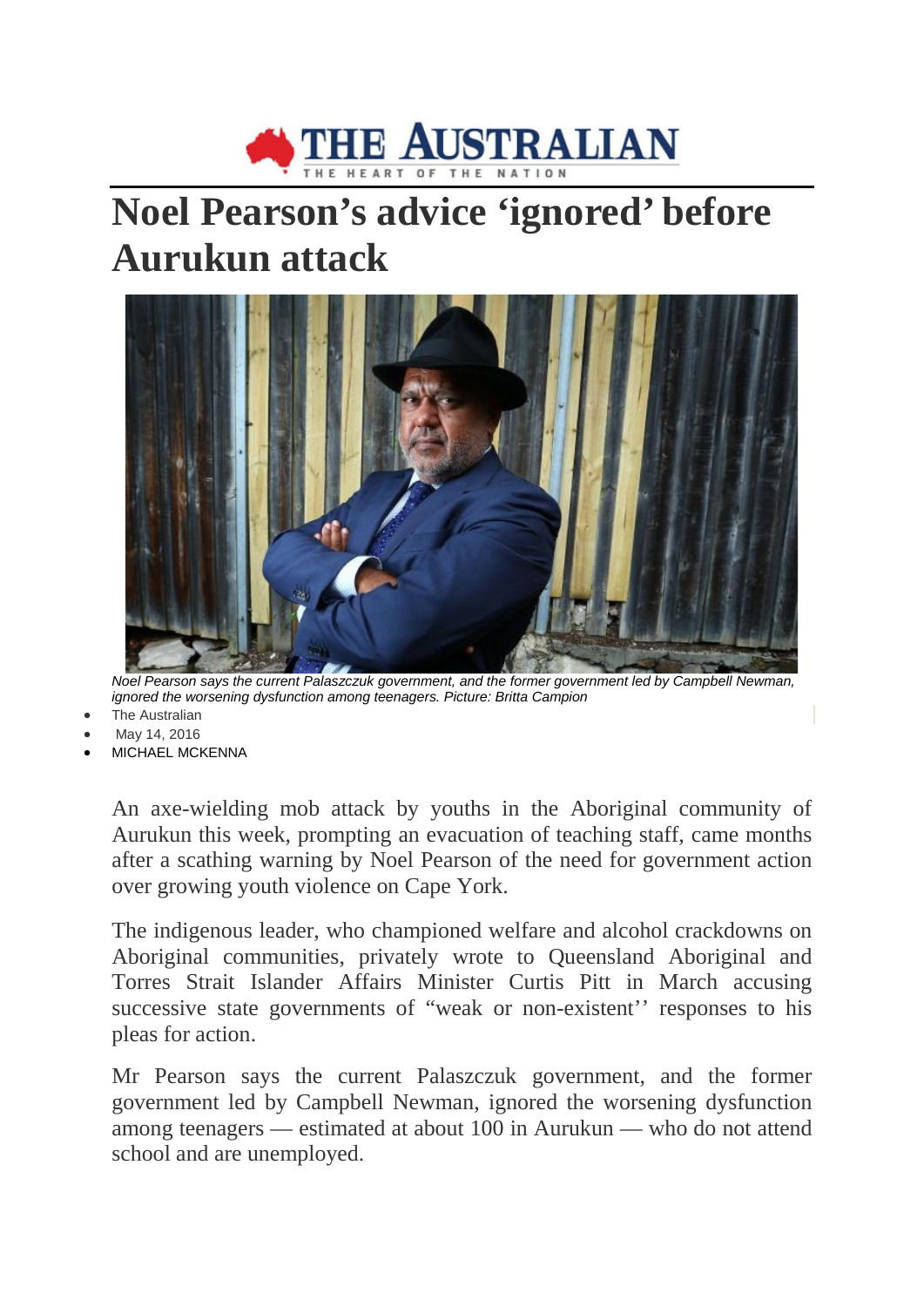The issue exploded last Sunday when a group of teenagers attacked the home of several teachers, which later escalated into a confrontation with the local principal by teenagers — one of whom was brandishing an axe.

It followed months of unrest in the 1400-strong community.

Mr Pitt travelled yesterday to Aurukun, on the western side of Cape York, with senior police and independent local MP Billy Gordon for a meeting in which Mayor Derek Walpo called on the community to take responsibility for its problems. Mr Walpo said parents and local leaders should "be ashamed'' for not policing their children and ridding the community of gambling, sly-grogging and drug-running.

"No one seems to know where their kids are after 6pm,'' he said. "You should be ashamed of yourselves for not playing your part … it's more than a lack of respect and a lack of discipline. This is neglect.''

The community was the subject of the shocking 2013 Smallbone report publicly released this year — which showed a worrying acceptance of "sexualised behaviours" among youths, including sexual threats and sexual assault.

As revealed by *The Weekend Australian* in 2014, the report also found the rate of sexually transmitted infections in Aurukun was 50 times the state average.

The township — which has a ban on the sale of alcohol — is one of four Cape York communities targeted in a state-federal welfare reform trial that has cost tens of millions of dollars.

While the trial, championed by Mr Pearson, led to improvements in school attendance and academic results, violence and substance abuse remain rampant. The trial's successes have also been mitigated by the worsening youth problems.

Mr Pearson has repeatedly appealed to governments to tackle the problem, with targeted programs — including reinstating the successful "Boys from the Bush'' initiative — in which teenagers leave the community to work and live under supervision.

In a March 8 letter sent to Mr Pitt before the latest violence, Mr Pearson said his calls had largely been ignored by the Newman and Palaszczuk governments. "The response from the Queensland government to the above has been either weak or non-existent,'' he said in the letter co-authored by Cape York Partnership executive general manager Fiona Jose.